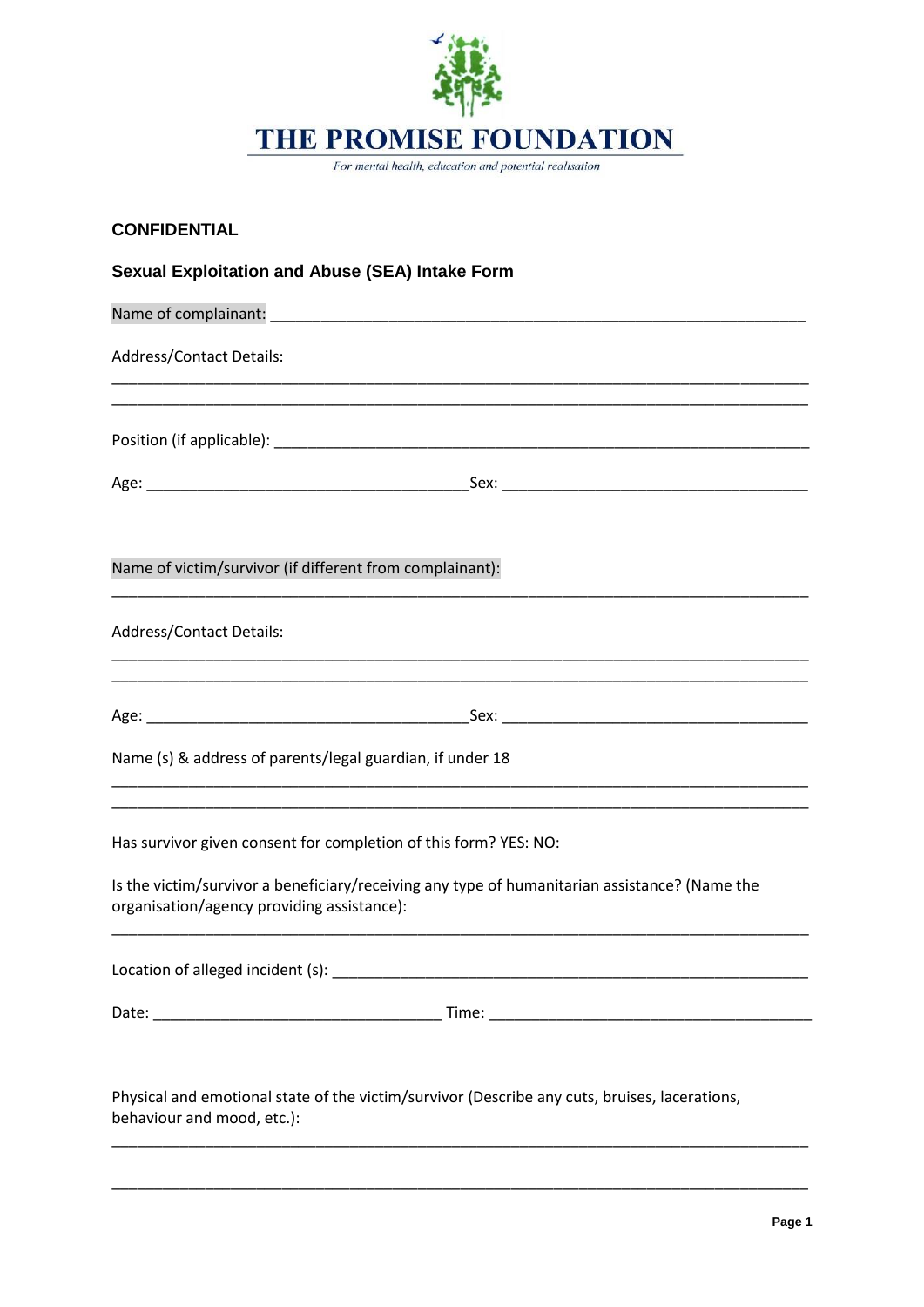Witness' Name & Contact Information:

Description of incident (Please use separate sheet of paper if necessary):

Note: Send completed form to The Ethics Committee email:<br>poshcommittee@thepromisefoundation.org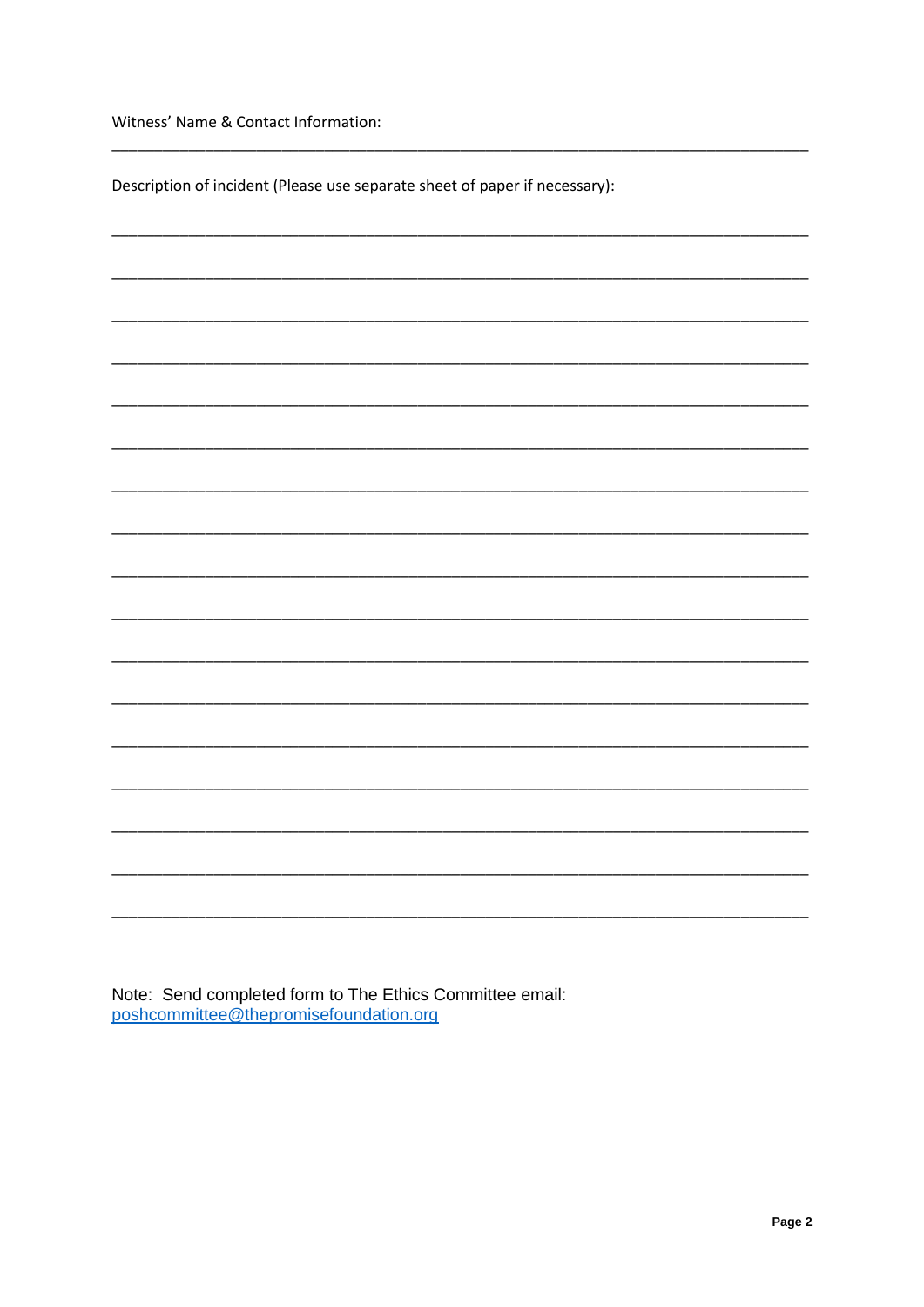## CONFIDENTIAL

## **Sexual Exploitation and Abuse (SEA) Referral Form**

| Briefly describe service provided to survivor:                                                                                                                     |
|--------------------------------------------------------------------------------------------------------------------------------------------------------------------|
| Briefly describe if there will be need for medium and long-term victim assistance:                                                                                 |
| Any other pertinent information provided during interview? (Including contact made with other<br>organisations if any):                                            |
| Signature/thumbprint signalling that the complainant been informed about the Foundation's<br>procedures for dealing with complaints:                               |
|                                                                                                                                                                    |
|                                                                                                                                                                    |
| Organisation Accused Person (s) Works for<br><u> 1989 - Johann Harry Harry Harry Harry Harry Harry Harry Harry Harry Harry Harry Harry Harry Harry Harry Harry</u> |
| <b>Address of Accused Person:</b>                                                                                                                                  |
| Age: _________________ Sex: ________________                                                                                                                       |
|                                                                                                                                                                    |
| Is the perpetrator a continuing threat to the safety of the survivor, complainant, staff or any                                                                    |

beneficiary? Please explain any safety concerns:

Has any disciplinary action been taken? (Describe):

| Report Completed by: North Completed by: |  |
|------------------------------------------|--|
|                                          |  |
| Position:                                |  |
| Location:                                |  |